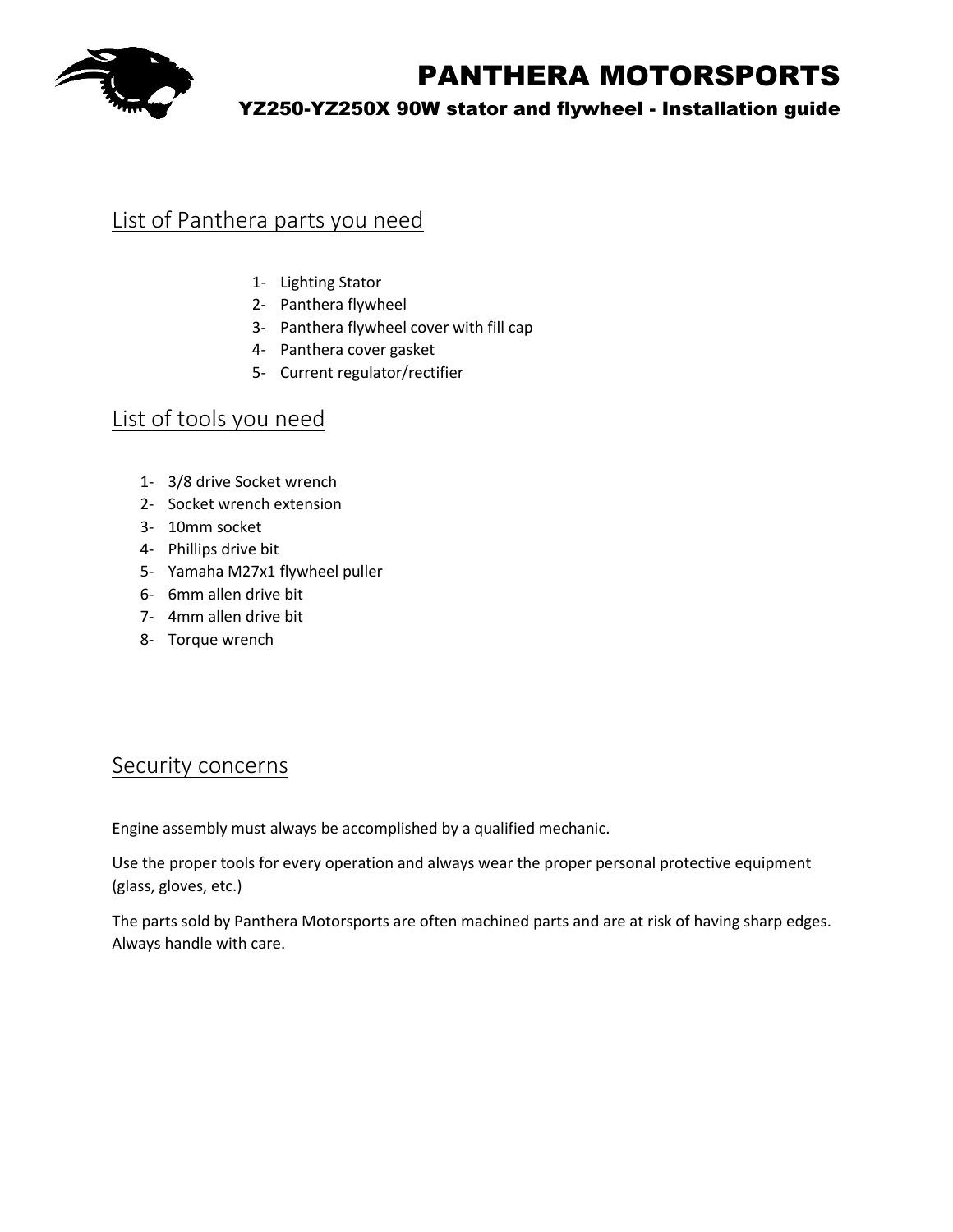

### YZ250-YZ250X 90W stator and flywheel - Installation guide

### Original parts disassembly

In order to make the wiring installation, the motorcycle seat and fuel tank have to be removed.

#### Seat removal

With a 10mm socket, remove the two seat bolts on each side and remove the seat.

#### Fuel tank removal

Undo the rubber link between the chassis and the tank. With an extension and a 10mm socket, remove the two bolts holding the tank to the chassis as well as the two bolts between the tank side covers and the radiator guards.

Making sure the fuel valve is closed, slide off the collar and remove the fuel line, using a rag to collect the fuel drop.



Flywheel removal (for starter kit without charging system)

With a Philips drive bit, remove the 5 flywheel cover bolts and cover.

With a M27x1 flywheel puller, remove the original flywheel.

Clean the stator and stator case internal so that no dirt remains.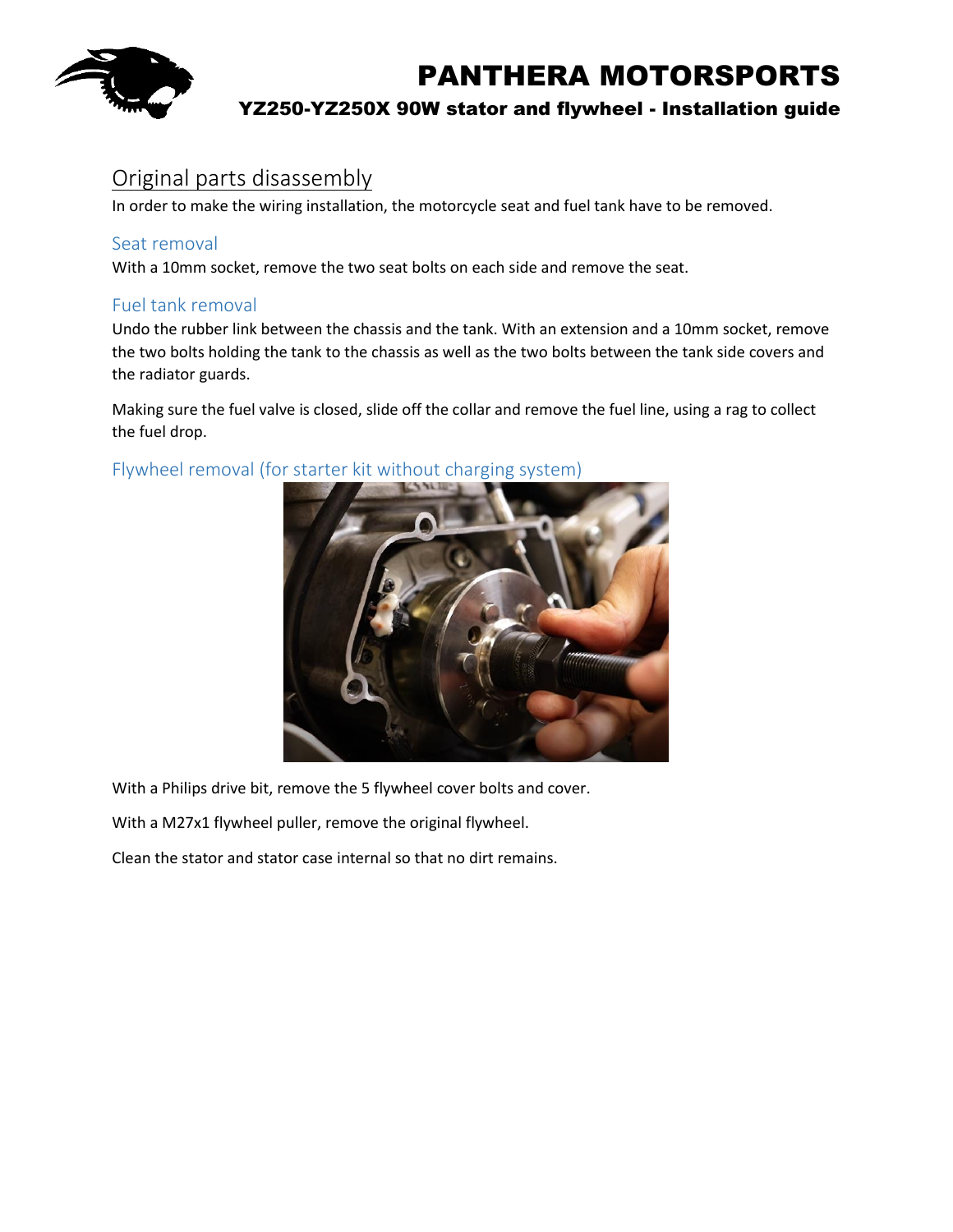

Flywheel and stator removal (for starter kit with charging system)



With a philips drive bit, remove the 5 flywheel cover bolts and cover. With a M27x1 flywheel puller, remove the original flywheel. Unplug the stator connector located between the two radiators. With a philips drive bit, remove the 3 stator bolts and the stator. Clean the case internal so that no dirt remains.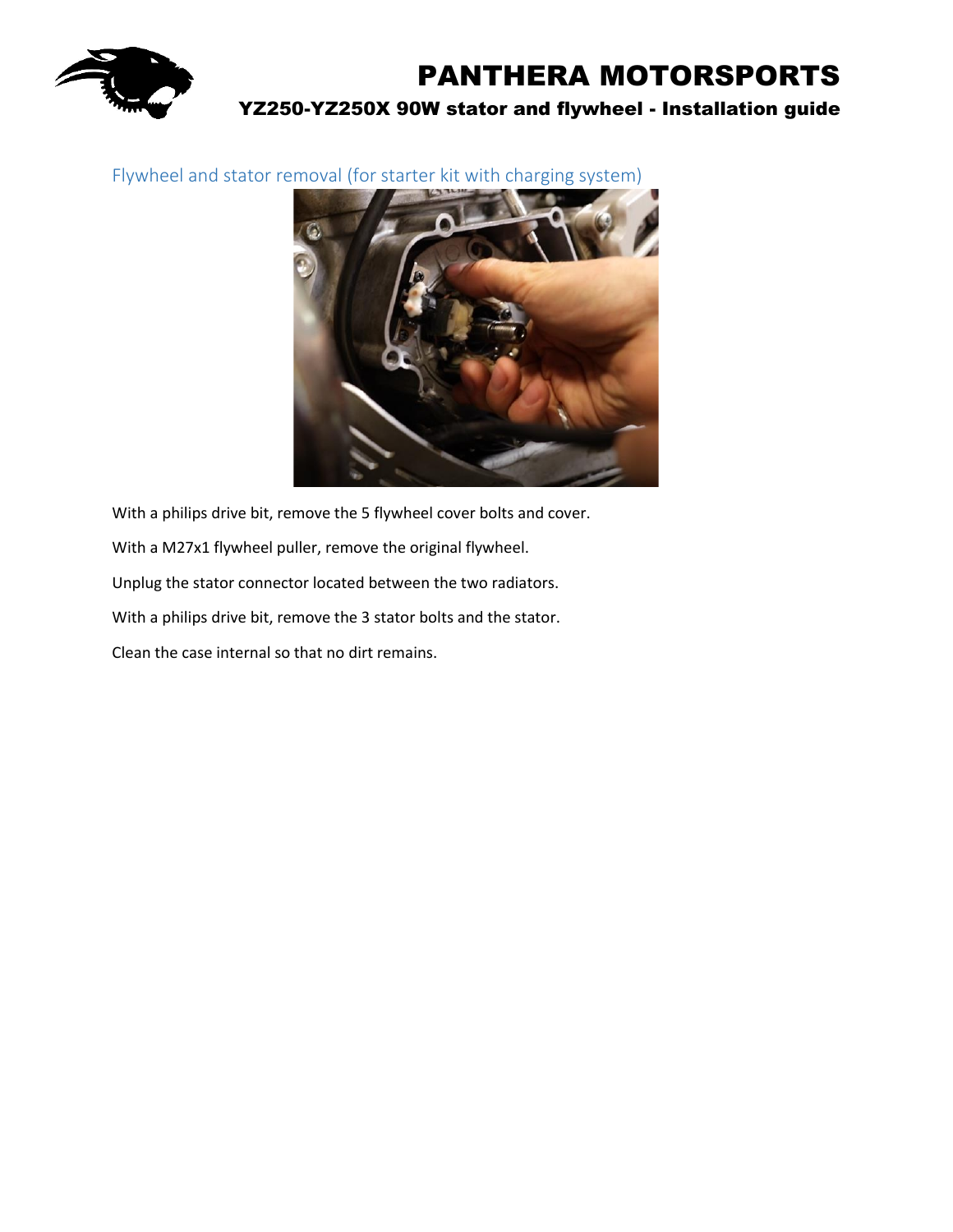

## Panthera system installation

Battery box and wiring installation



Install the battery box inside the airbox and bolt it to the subframe holes available. Use the 2 supplied M8 socket bolt and spacer and torque to 110 in-lb.

Run the wiring loom between the airbox and under the chassis shock tower. The plastic of the airbox if often very sharp, it is suggested to file the sharp edge of the plastic to ensure wires don't get cut over time.



Run the wires along the frame and secure with zip ties. The two power cables (black and red) are to follow down the clutch cable towards the starter cover.

Install the starter button to the handlebars with the supplied camp and connect to the harness.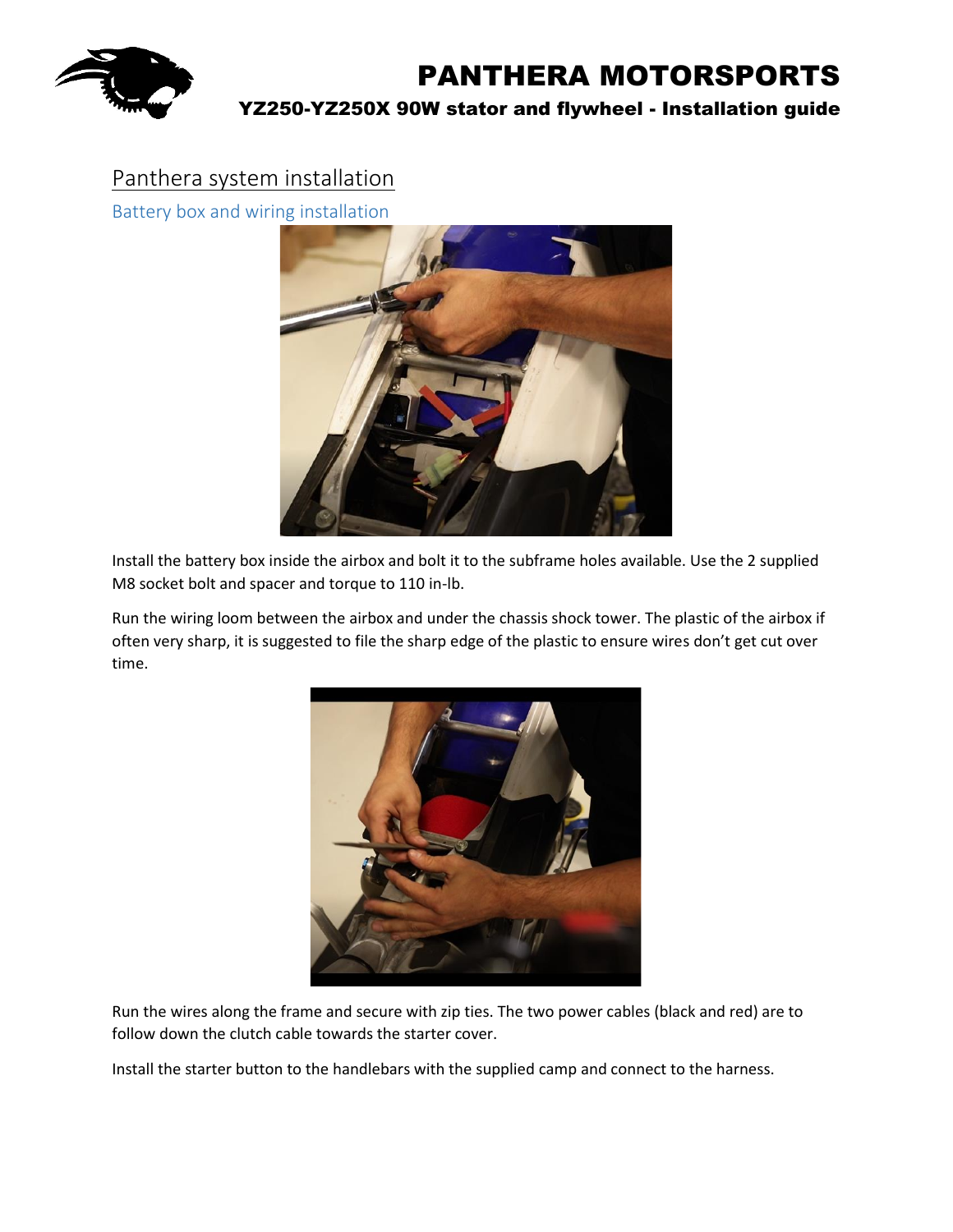

#### Panthera stator installation

Place the new stator inside the casing and ensure the that rubber boot is properly sliding in its location. Proper seat of the rubber is important as the starter housing will contain oil.

Bolt the stator in place with the 3 supplied button head screws using an allen 4mm drive bit. Make sure the timing mark is aligned and torque to 80 in-lb.



Connect the stator 6 pins connector to the bike harness.

Connect the charging coil 2 pins connector to the charging harness. Long yellow wires are supplied so you can located the regulator near the battery, at the battery box.

#### Flywheel and main gear installation

Slide the Panthera flywheel on the crankshaft and assure the keyway aligns with the woodruff key on the crank. Verify that the pick up coil to trigger bump distance is between 0.25-0.40mm. Bend the pick up coil bracket if needed to reach that value.

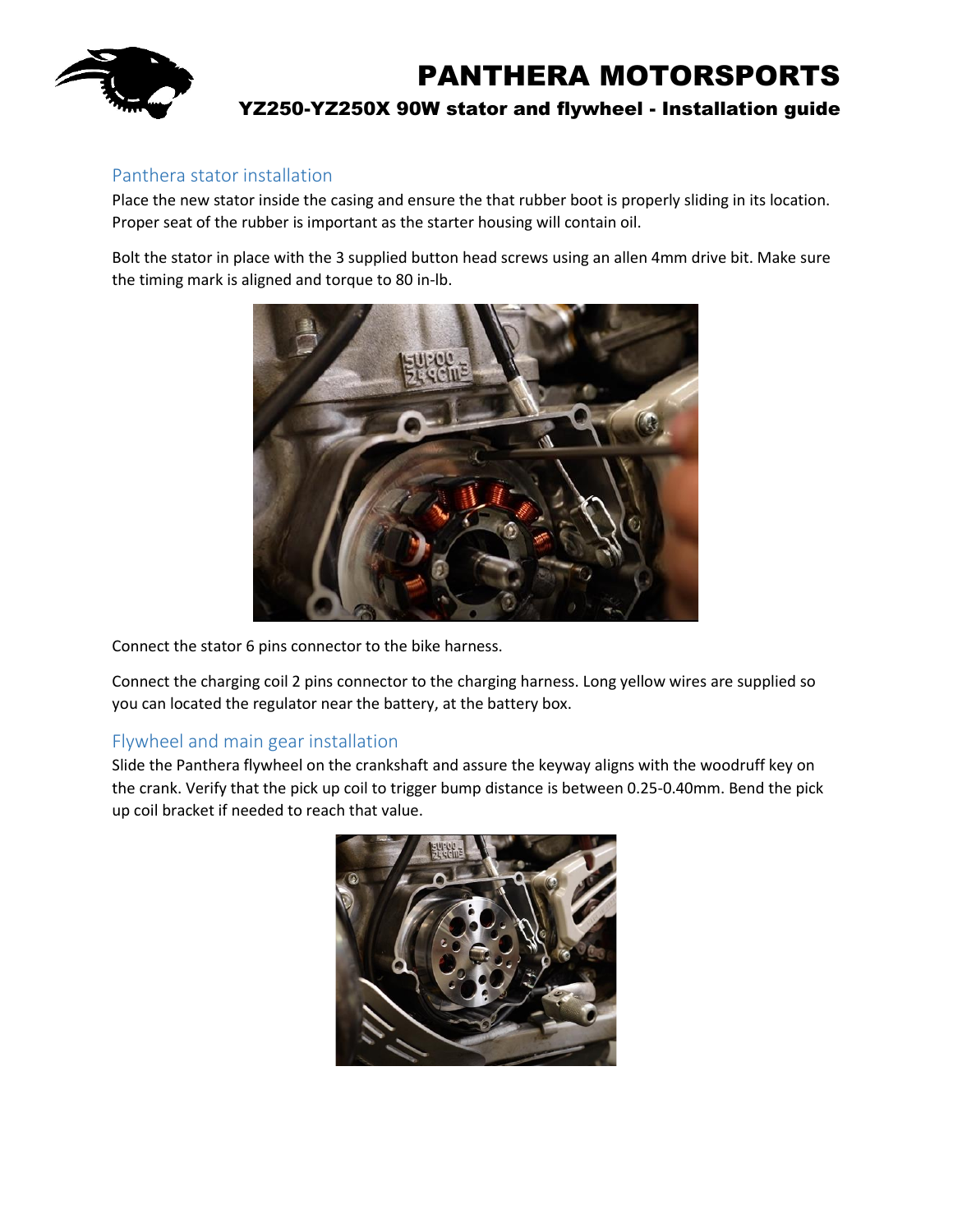

It is a good practice to right away make sure you have a spark while kicking. If not, check for bad connection. Torque the flywheel nut to 40fl-lb.

#### Stator cover

Stator cover with a oil fill cap is supplied as the high power generates heat that could impact the reliability of the system. Like in the 4 strokes engines, oil is needed to keep the stator cold.

To ensure a proper sealing of the starter housing, put silicones on the stator rubber boot area.

Install the cover on the engine with the proper gasket and ensure the housing central bearing is sliding on the flywheel bolting unit. Hold the cover in place and bolt it with the 5 stator cover original bolts. Torque the cover housing to 90 in-lb.

#### **Pour 400ml of ATF oil inside the starter housing.**

The housing is equipped with a pressure vent to run a hose to a high point on the motorcycle, at least one feet higher than the housing. Place the hose so that its end points down and no water enters in it.

#### Stator battery connection

Install the battery in the battery box, making sure the + and – are properly located. Secure the battery with the supplied rubber band. The 4 cells box supplied is designed for an **Antigravity** SC-1.



Connect the harness to the battery, always connect the positive (red) first.

Once wires placed properly, tight the two nuts on the relay with at 10mm socket.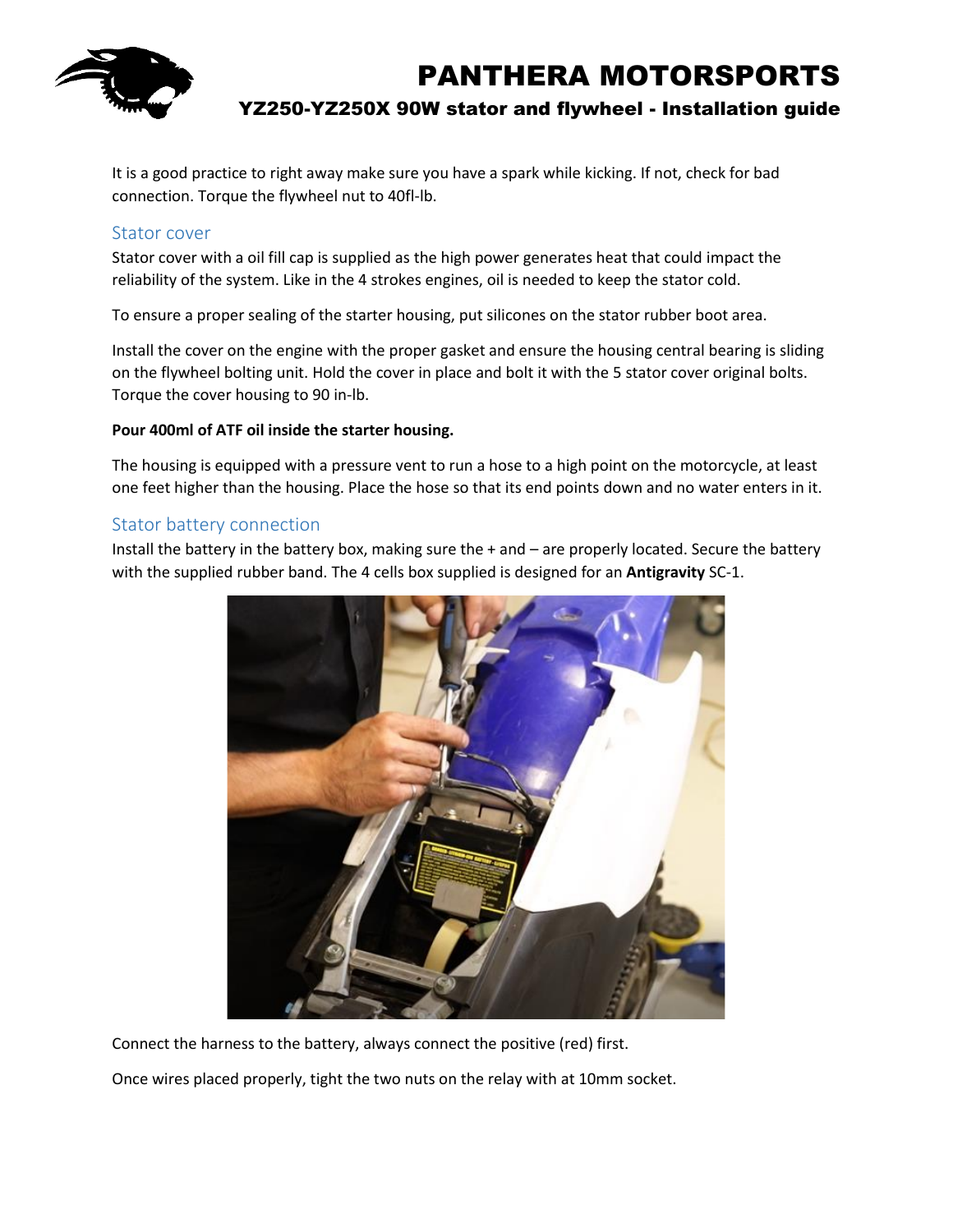

### Tank and seat re-install

Re-install the fuel tank on and make sure none of the connectors are interfering. Bolt the tank back in place.

Chassis bolt torque is 86 in-lb and guard bolts torque is 51 in-lb.

Re-install the chassis to tank rubber band.

Reconnect the fuel line and slide the collar back on.

There is a plactic fin underneat the seat that will then to cut the rubber strap that holds the battery. We have supplied you with a u-shaped rubber to glue on the fin and project the strap.

Slide the seat on and secure with the 2 bolts. Torque to 13 ft-lb.

#### Flywheel puller

The suppler gear holder to torque the flywheel also acts like a flywheel puller

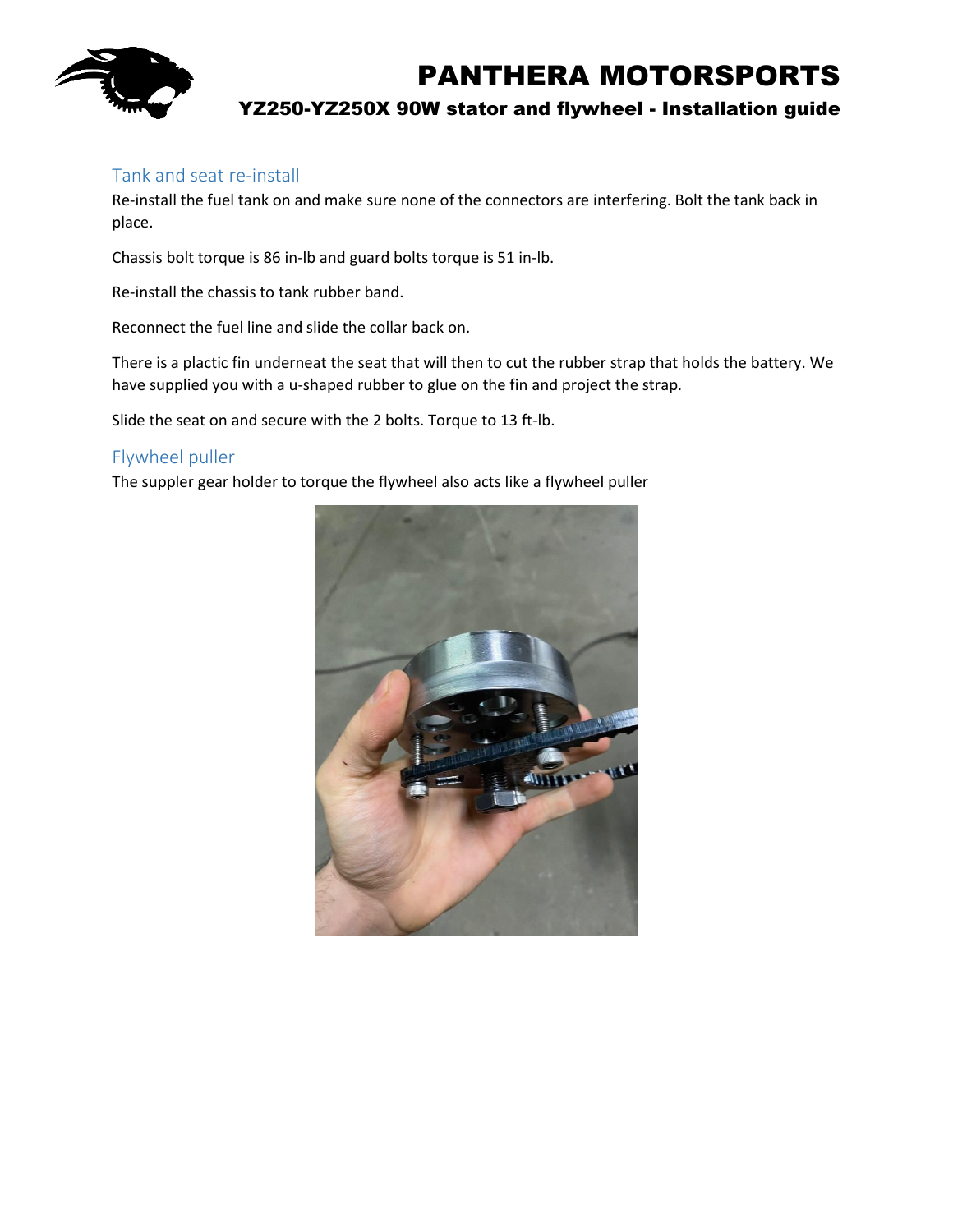

YZ250-YZ250X 90W stator and flywheel - Installation guide

## Annexe 1 YZ250 Wiring diagram

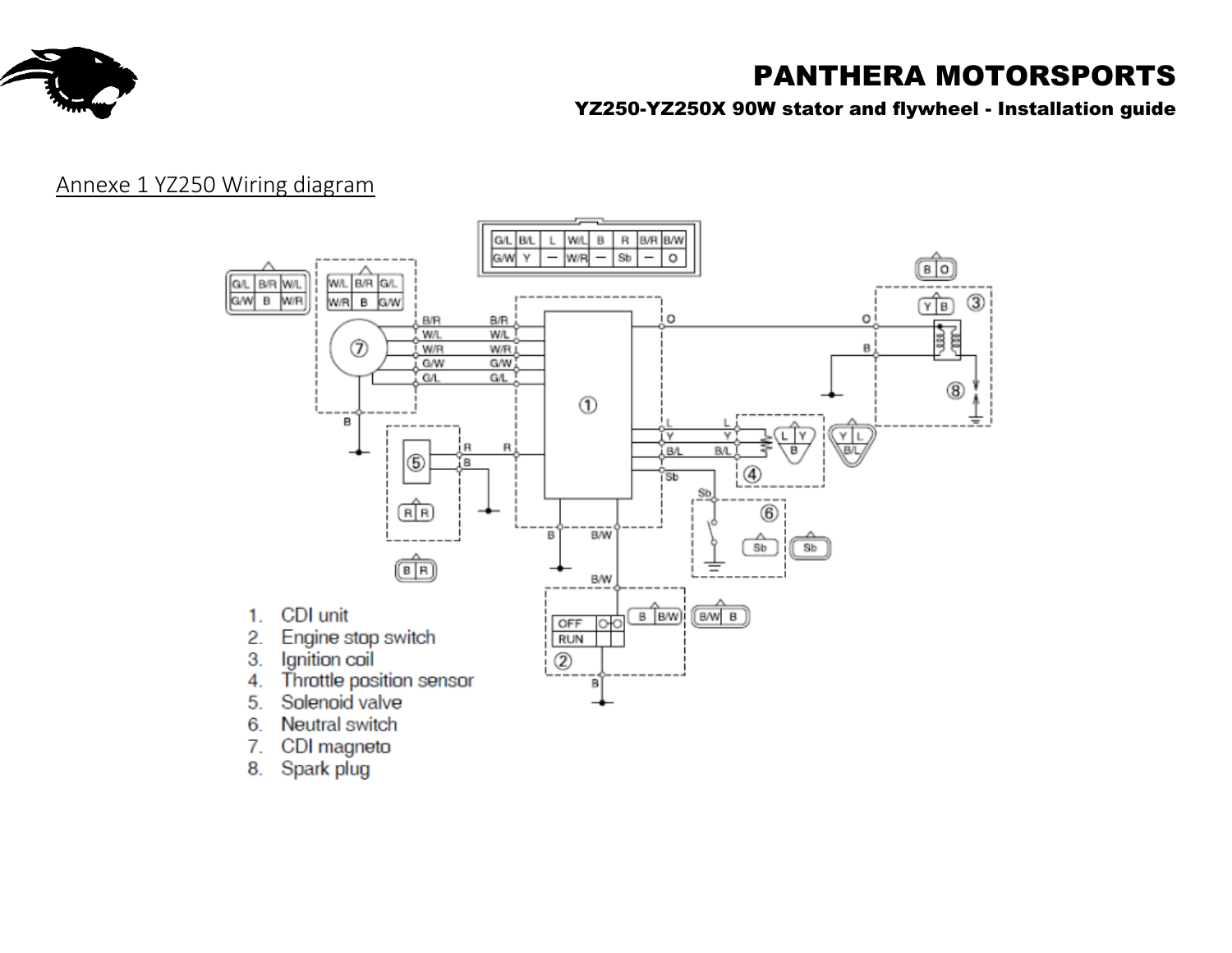

YZ250-YZ250X 90W stator and flywheel - Installation guide

# Annexe 2 Charging system wiring diagram



\*Power with delay (yellow-red wire) is a 12V current source that only charges few seconds after the engine is started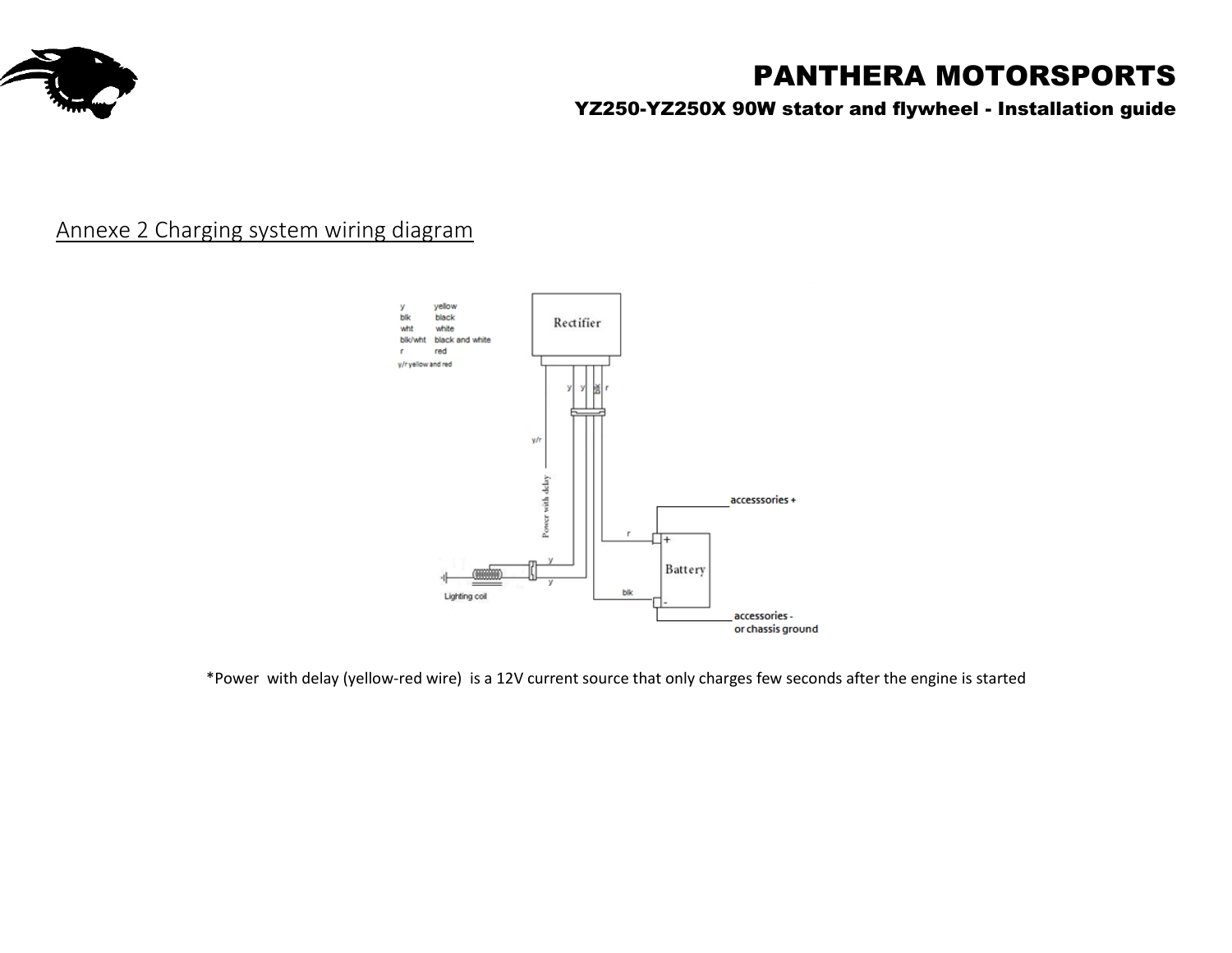

YZ250-YZ250X 90W stator and flywheel - Installation guide

## Returns and Exchanges

General:

All returns must be postmarked no later than 10 days from the original customer shipment date. Returns and exchanges must be in new condition and must include all instructions and original packing material. Customer pays all return shipping charges. Include a copy of your packing list and authorization number with all returns.

Original shipping and handling charges are not refundable. Returns must be preauthorized by us and are subject to a 20% re-stocking fee. These amounts will be deducted from the original amount billed and the remaining balance will be credited to the original credit card or paypall account.

#### Incorrect Item:

If you received an incorrect item, we must be notified within 10 days of receipt of the shipment so that no extra charges will be incurred. We will replace incorrect items and pay the additional shipping charge. No returns of items will be accepted beyond 21 days of the original shipment date.

Return Shipping Instructions:

Return via prepaid mail only. Insure shipment for full value of purchase. Use original packaging. We are not responsible for packages lost during return shipping.

Return/Exchange Instructions:

Enclose a copy of your packing list along with detailed return/exchange instructions.

All returns require prior authorization by e-mailing us at info@pantheramotorsports.com . All return shipping charges will be the responsibility of the customer. No returns on items under \$30.00 will be approved. Items must be returned within 90 days of the original order date in the original packaging with the labels intact.